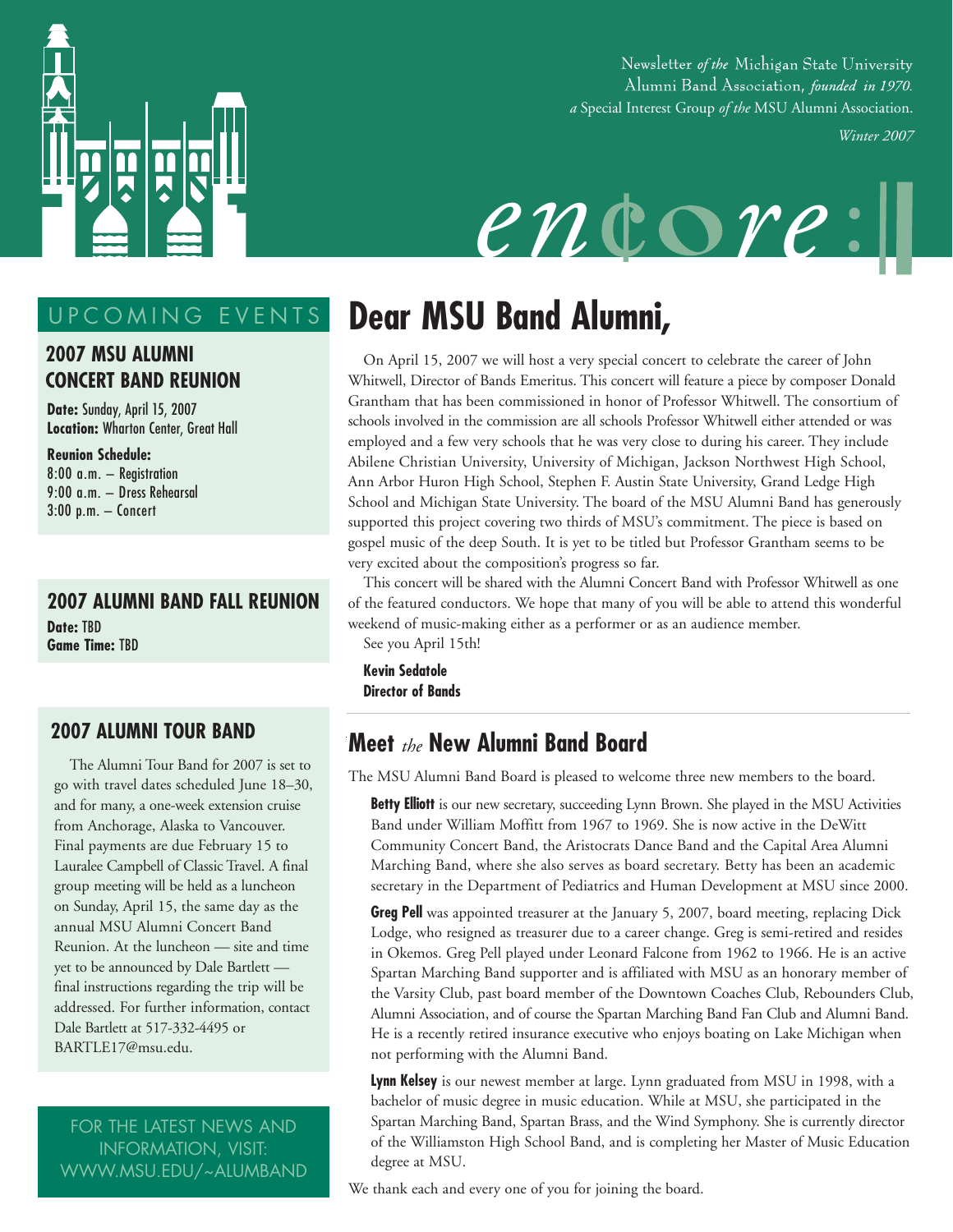#### **MSU Alumni Band Association**



413 Lancer Lane Lansing, MI 48906 (517) 484-1899 alumband@msu.edu www.msu.edu/~alumband

**President** Terry McKenney Person

**Vice President** Bill Sachs

**Secretary** Betty Elliott

**Treasurer** Greg Pell

**Past President** Gerry Spry

**Members At Large** Lynn Kelsey Jack Nelson

#### **Member Relations**

Beryl Falcone (517) 484-1899 falconeb@msu.edu

**Director** *of* **Bands** Kevin Sedatole

**Associate Director** *of* **Bands** *and* **Director, MSU Spartan Marching Band** John Madden

**Assistant Director** *of* **Bands** Wesley Broadnax Isaiah Odajima

**Retired Associate Director, MSU School** *of* **Music**  *and* **Former Director, Spartan Marching Band** Dave Catron

**Director** *of* **Bands, Emeritus** Ken Bloomquist John Whitwell

**Director, MSU School** *of* **Music** James Forger

**MSU College** *of* **Arts** *and* **Letters** Karin A. Wurst, Ph.D., Dean

*Encore* **Newsletter MSU Alumni Band Association** Bill Sachs, Editor Kimberly Hopkins, Graphic Artist

**MSU Band Office** (517) 355-7650

**MSU Switchboard** (517) 355-1855

**MSU Alumni Association** (517) 355-8314

**MSU Alumni Band** (517) 484-1899

**MSU Alumni Band web site:** www.msu.edu/~alumband/

# *a* **Message** *from the* **President**

As I write this, the Spartan Alumni Band just "helped" the MSU women's basketball team defeat Wisconsin in their Big Ten opener (well, we did our part, anyway). What a terrific way to start the New Year! We had about 45 alums playing at that game, and could have seated 30 more. More than 100 alumni participated in the five games played in the Breslin Center over the holiday vacation. There's room for you to play in the holiday bands at both the men's and women's basketball games next year. We hope you join us.

The MSU Alumni Band Board is busily planning for the spring concert, on April 15, 2007. We encourage you to seize the opportunity to perform on the Wharton Center stage, sharing the concert with the Wind Symphony. As an added bonus, John Madden informed us that the piece that was commissioned to honor retired director John Whitwell is nearing completion. The Wind Symphony will debut the piece at the concert. Come play under the direction of your favorite MSU conductors, past and present, and hear what your donations and dues helped accomplish.

The board would like to thank out-going board members Lynn Brown and John Kostoff for their many years of hard work on behalf of the alumni band. Fortunately, Lynn is organizing the golf outing, and John is assisting our new treasurer, so we will continue to benefit from their expertise. I would also like to thank Gerry Spry for his leadership for the past two years. He continues on the board as past president and to keep me in line. Gerry is a hard act to follow, but I'll do my best.

The board is planning an activity-filled 2007 for the MSU Alumni Band members. We encourage you to stay in touch, and to participate when you can. Please let us know if your street address or e-mail changes, so we can provide you with up to date information about all opportunities as they arise.

Best wishes for a wonderful and musical 2007!

**Terry McKenney Person MSU Alumni Band Association President**

### *a* **Message** *from the* **MSU Alumni Association**

Dear MSU Alumni Band members,

Please know that I value the great service provided by you, the MSU Alumni Band … as a special interest group of the Michigan State University Alumni Association.

As you may be aware, President Simon has asked that I serve as the acting executive director of the MSU Alumni Association. In that role, one of my highest priorities is enhancing communication between the Alumni Association's central office and the many Alumni clubs, groups, and organization that, as a whole, constitute the MSU Alumni Association. To that end, I am looking forward to working with you and your colleagues to develop a stronger relationship between the Association and the MSU Alumni Band.

Hearing the Fight Song live and in person on a fall Saturday is a special occasion. Though I have attended almost all of the home football games over the last 25 years, hearing the marching band play the Fight Song on that first football game every year is a very special experience. We at Michigan State are very blessed that the young men and women who provide us with that special experience during their college days are willing to continue to do so … and, in some cases, do so for decades beyond their graduation … as member of the MSU Alumni Band. Additionally, while I speak of the work you do on football Saturdays, please let me also recognize your service in the MSU Homecoming Parade, the spring concert and as pep bands at the basketball and hockey games when our students are on break.

Again, thanks for all your work and support of MSU! GO GREEN! Very truly yours,

**Bill Beekman, '89 Acting Executive Director, MSU Alumni Association**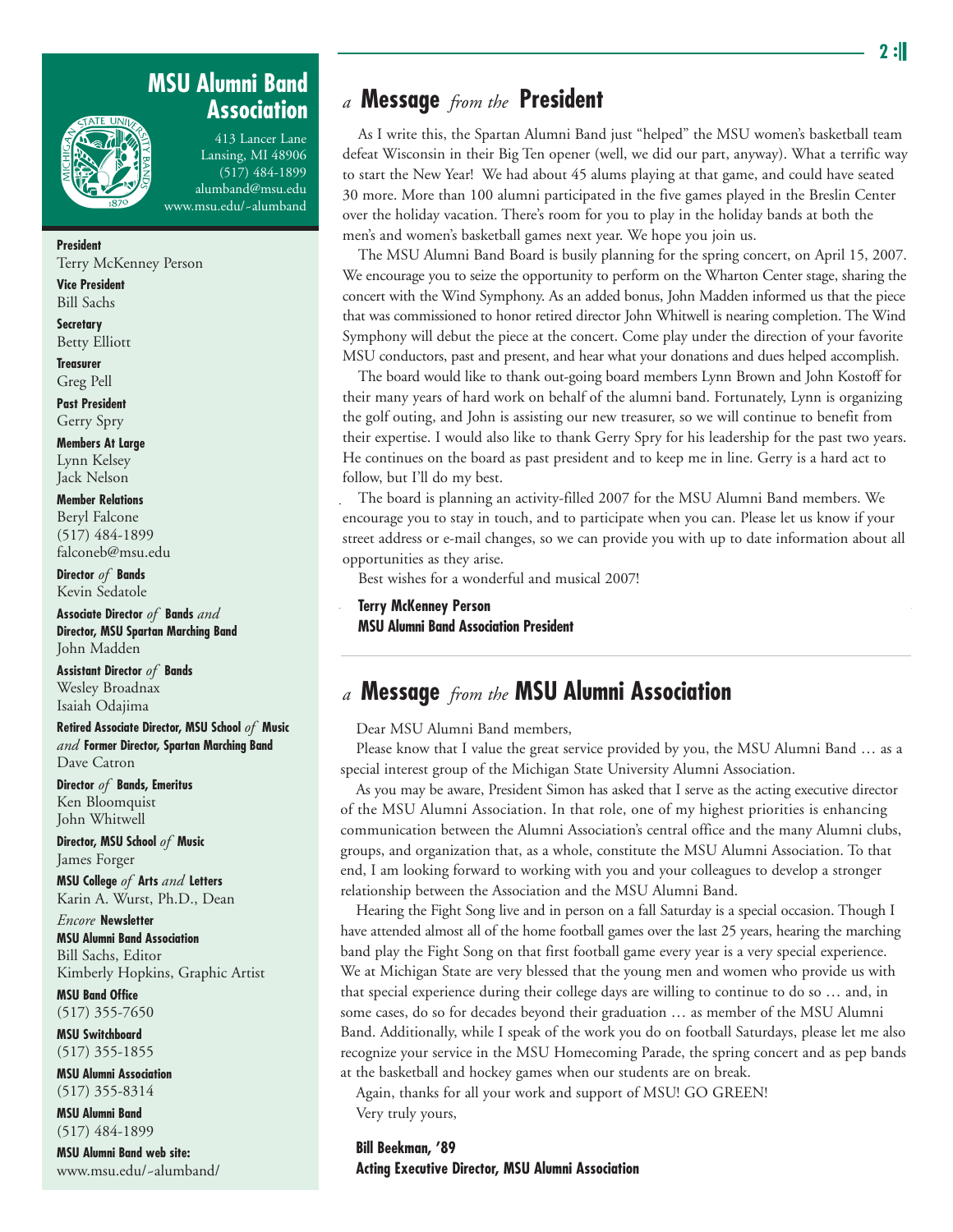#### **Pistons Drumline**

In 2006, Todd Ohme organized the Pistons Drumline. The group performed at 12 Pistons home games last year, and all of the home playoff games. They are performing at 15 Pistons home games this year. They use MSU's drums and rehearse at Dem Hall. All except three members are current SMB or alumni.

The NBA selected the Pistons Drumline to perform at the 2006 All-Star Game and its festivities in Houston, TX. One of the most popular performances was the drum battle between the Pistons Drumline (Eastern Conference) vs. the Dallas Mavericks Drumline (Western Conference.)

The Pistons Drumline also performed with Kid Rock on the Jimmy Kimmel Show during Super Bowl Week in Detroit. Kid Rock liked the drumline enough that he asked them to play two tunes instead of one. The drumline also performed with guitarists on Carol of the Bells and a former touring member of the rock band Poison.

The Pistons Drumline continually looks to push the boundaries. Performances have incorporated electronics, giant arm motions, and an arrangement has been included in the SMB's performances this past fall. They have several things planned for future games, such as a performance with a DJ, a performance using ethnic hand drum instruments, and more.



*Members of the 2006–2007 Pistons Drumline: Snares: Jon Weber (Co-director and writer), Larry Allswede, Steve Wulff, Jay Green, Geordan Sherd, Doug Downer, Josh Peeples, Javan Thompson. Tenors: Todd Ohme (Director), Levon Bristol, Vince Libiran, Andrew Libiran, Jim Colonna. Bass: Greg Sauceda (Personnel manager), Dom Casola, Mark Lawrence (In-game manager), Demetrius White, Bryan McMullen. Cymbals: Mike Irwin, Joe Stallings, Rob Vermurlen*

Their success has benefited the SMB as well. The Pistons held a fundraiser for the MSU Drumline with all proceeds going to the SMB (around \$2500), and the Pistons Drumline has given MSU over \$4000 for use of the drums. This donation has been added to the MSU Drumline Endowment.

# **Big Tens Organizing** *and* **Fundraising**

Alumni members of the Big Ten flag corp have organized their efforts in the past year to raise funds for additional equipment. Alumni who return to campus in the fall to march can use some of the new equipment, and the current SMB will have the additional practice equipment.

The fundraising efforts came about in an effort to bring more alumni back to the annual reunion. Both a lack of equipment (poles, harnesses, and flags) and poor condition of some items deterred a number of individuals from returning. Broken into phases beginning last summer, we were fortunate to realize our first step — marching with brand new lightweight aluminum poles at the 2006 Alumni Band Fall Reunion. Next on the agenda are new harnesses, and ultimately new flags. The completion of each phase will provide the SMB with a set of game day flags, and two practice sets. For alumni, it means up to 22 individuals will be able to march in the fall with all of the proper equipment.

At this moment the fundraising is little over halfway to the goal of \$5000. The efforts have concentrated so far on the SMB Big Ten alumni, and the parents of current SMB Big Ten members. Additionally, SMB Director John Madden has graciously offered to match any funds that are raised. So far, the initial goal has met with some success — more alumni returned to campus in 2006 to march than in the past four years.



**Anybody wishing to make a tax-deductible contribution can do so through the School of Music by contacting Development Director Rebecca Surian. Contributions can also be made directly to the School of Music, specifying that it is for the Big Ten Alumni Flag Project.**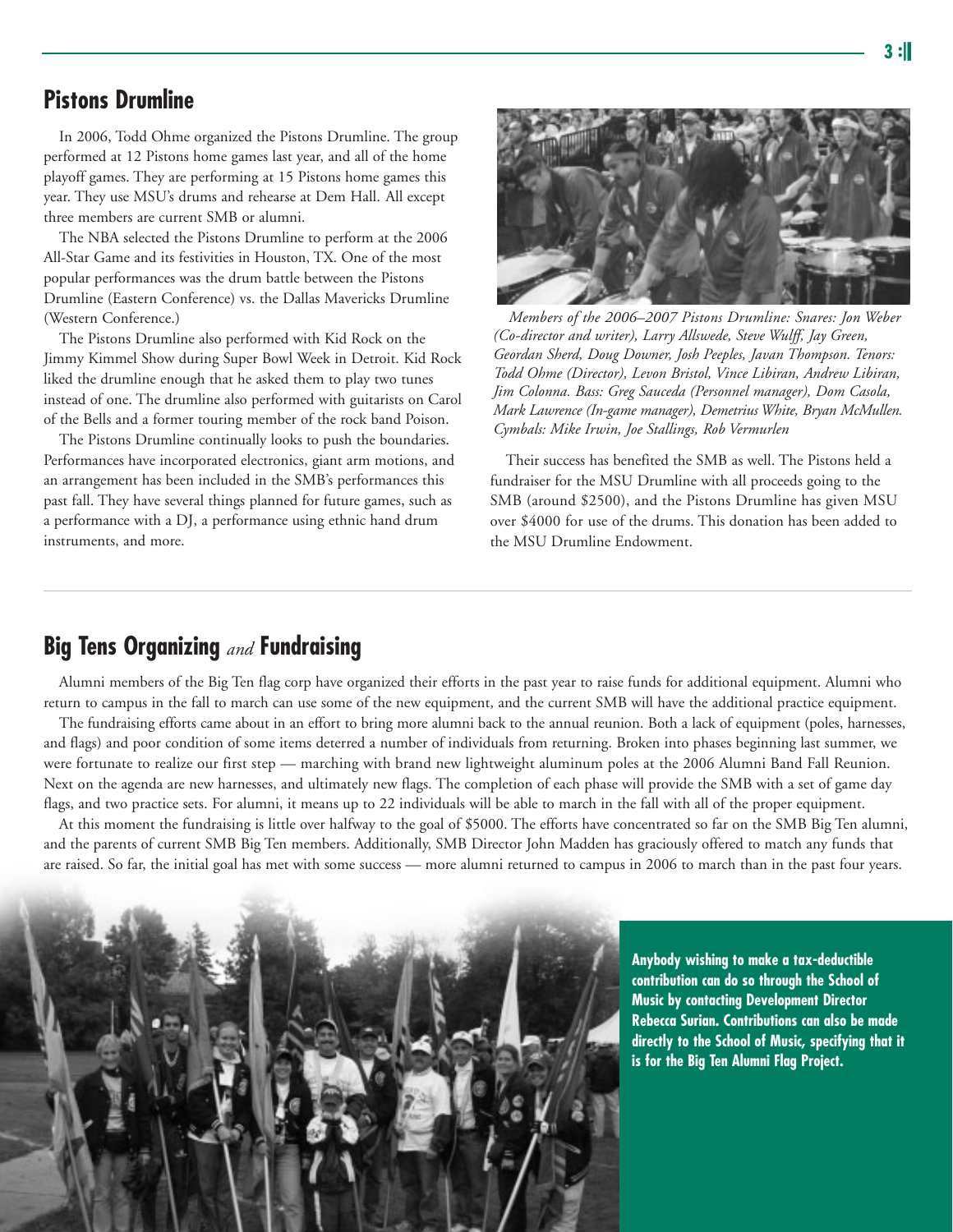#### **Beryl's Beat** *winter* **2007**

**Adams, Tiffany** *(Trumpet, '02)* took up longdistance running and completed marathons in Chicago, Detroit, and Boston. She continues to work at the Shedd Aquarium, and bought a condo in Chicago's Ravenswood neighborhood.

**Aurand, Charles** *(Clarinet, '54, '58)* shares that both he and Donna value so greatly the fine training they received under the direction of Leonard Falcone, and what a fine inspiration he was for them and all of the other band members.

**Bartlett, Dale** *(Camera, '55)* retired from MSU School of Music faculty in 1996. He lives in East Lansing and serves on the Alumni Band board as liaison to the MSU Alumni tour band.

**Benson, Mark R.** *(Trombone, '83)* shares that his son, Justin, is a freshman trombone this year!

**Bessolo, Amy Schimmel** *(Mellophone, '87)* has two boys (ages 5 and 20 mo.) keeping her on her toes! She still works part-time as a landscape architect.

**Binkowski, Matthew** *(Trumpet, '93)* and **Sarah (Nolf)** *(Mellophone, '95)* share that Matt graduated from law school in May 2006 and works in patent law. Matt and Sarah have been married for nine years and have two children: Kira (6) and Meg (2).

**Bolthouse, Sarah** *(Trumpet, '00)* is a kindergarten teacher for Reeths-Puffer Public Schools in Muskegon, MI.

**Bodeau, John** *(Trombone, '87)* and Carol, with their two children, live in the San Francisco Bay area, working in molecular biology and seminary, respectively. John plays bagpipes and is business manager of the Stuart Highlanders pipe band. He practices in the salt marshes out by the bay while walking the dog.

**Bovenschen, Wayne** *(Percussion, '85, '87)* is in his  $20<sup>th</sup>$  year as assistant director of bands/associate professor of percussion at Oklahoma State Univ.

**Bradley, Leon C.** *(Trombone, '61, '67)* is a retired college band director. He plays trombone for ballroom dancing with Steve Samuelson Big Band in Branson, MO, and teaches private lessons in Springfield and Lebanon, MO.

**Carl, Carrie M. (Beneker)** *(Mellophone, '94)* is in her 13<sup>th</sup> year of teaching 7<sup>th</sup> grade science at Hastings Middle School. She had her first child, Kaylie, in the spring of 2006.

**Catron, Gail** *(Flute-Piccolo, '76, '05)* is thrilled to announce her acceptance of the position of Office Manager at The Center for Optimal Health in East Lansing which integrates conventional and scientifically based alternative medicine. She encourages everyone to visit their website at: www.cfohealth.com.

**Clay, Peter** *(Tuba, '99)* just moved back to town after seven years in Asheville, NC.

**Craig, John E.** *(Snare Drum, '71)* went with son Jordan to Mexico Puebla and conducted a percussion clinic for 15 students out of a total of 117 music camp students.

**Dougherty, Don** *(Trumpet, '79)* and his wife Amy travelled to Italy in October 2006 to tour Rome, Pisa, Milan and Venice. While traveling, MSU colors are always displayed.

**Draeger, Tim** *(Tuba, '85)* and **Rachel** *(Color Guard, '89)* share that Rachel is going back to school to get a secondary teaching certification. She chose to go to Eastern Michigan so she didn't have to change colors! Go Green!

**Farhat, R. George** *(Trumpet, '84, '88)* was a shelter supervisor in the Katrina storm and lives and works in Florida as an ER physician.

**Flounders, Jr., Leslie P.** *(Tenor Sax, '60)* is a retired security chief of the Chrysler Corporation.

**Franklin, Larry R.** *(Clarinet, '69)* and **Susan E.** *(Bass Clarinet)*. Larry is active in Central Michigan Area Concert Band, Gateway Community Band, the Detroit Conference United Methodist Chorale, and serves as church choir director. Susan is active in United Methodist Women & sings in the church choir. Grandson Garrett majors in percussion.

**Fredericks, Tom** *(Trumpet, '76)* plays trumpet in the Lansing Concert Band and LCB Big Band. Son Gordie is a safety on the MSU football team.

**Gillette, Donald R.** *(Clarinet, '56)* retired from the practice of law in July 2006. He and wife, Mary Ellen *('57)* travel, and spend time on their boat.

**Glovac, Barb** *(Alto Sax, '80)* shares that daughter Kristin is a sophomore at MSU playing on the women's lacrosse team. Daughter Katie is a freshman in high school playing clarinet and alto saxophone.

**Grant, Brian** *(Trumpet/Drum Major, '03)* now lives in Denver with Jess. He is an aircraft engineer with Adam Aircraft. They bought their first house and really love the excitement Colorado has to offer!

**Haines, William** *(Trumpet, '64)* still enjoys retirement and spending time with his grandchildren.

**Handschumacher, Mary Beth** *(Twirler, '95)* works in family business, teaching baton and taking care of daughter Laney (1). They live in Stow, Ohio.

**Hermann-Stimson, Bernadette** *(Tenor Sax, '97)* shares that she and husband, Jeff, play on an MSU alumni softball team in Ann Arbor and they won the league. She works in emergency veterinary medicine full time in Southgate.

**Hogan, Melissa** *(Alto Sax, '88)* had a daughter, Francesca Kay in the winter of 2005. She keeps Melissa's days joyful and busy!

**Hunter, George P**. *(Trumpet, '94)* works at Solutia Inc., in Trenton, MI. He has a siberian husky

named Gypsy. The interaction with the six cats gets interesting!

**Hutting, Lori (Roberts)** *(Alto Sax, '92)* had her second son last fall. She now has three boys at home, (1), (3), and (36)!

**Jarrard, Dennis J.** *(Alto Sax, '88)* moved to Chicago where he is the senior site planner and landscape architect for Greenberg Farrow Architecture.

**Karnes, John** *(Big Ten, '01)* is a mad scientist at an environmental firm in Grand Rapids.

**Klein, Jeff F.** *(Mellophone, '95)* served as elected precinct delegate, thus helping others with their campaigns. He is also writing a syndicated relationship column—The Metro Perspective (www.perspectives.tv). Stop by and give it a read!

**Kraus, Amy (Magistro)** *(Big Ten, '86)* was recently promoted to Lansing City Treasurer. She owns a motorcycle safety training company.

**Levandowski, Paul S.** *(Tuba)* formed a gay/lesbian/ bisexual/transgender band in Michigan in February '06. It's called the Great Lakes Pride Band Michigan. www.greatlakesprideband.org.

**Lott, Paul L.** *(Bass Drum, '78)* has nothing to report at this time, other than blessed to be counted among the living.

**Manett, Sheri** *(Trumpet, '81)* is a reading specialist in the Grand Rapids Public School system. She and accountant-husband Steve reside in Rockford with their two children, Taylor (11) and Peter (9). She still finds opportunity to play her trumpet!

**Martzke, Rich** *(Trumpet)* is busy in dental practice, plays in a couple bands, and enjoys playing hockey and softball in his free time.

**Mau, Robert (Ed)** *(Tuba, '86)* and **Ann (Benda)** *(Trumpet, '87)* after a two-and-a-half year assignment with GM in Yokohama, Japan, moved to Torino, Italy for eight months and had a son, Gabriel. They are happy to now be back in the U.S.

**Middel, Molly** *(Big Ten, '00)* is very active in Civil War reenacting.

**Moore, Jena** *(Twirler, '01)* works at the Military Severely Injured Center as a care manager.

**Mortensen, James W.** *(Trombone, '82)*. His daughter is the senior drum major for the Brighton High School marching band. His younger daughter aspires to be a twirler in the SMB, and will be twirling with the Brighton band this fall.

**O'Conner, Brian** *(Drum Major, '89)* oversees Cunard's public relations strategies and manages media relations, publicity and special events throughout the Americas for the world-famous Queen Mary 2 and the legendary Queen Elizabeth 2.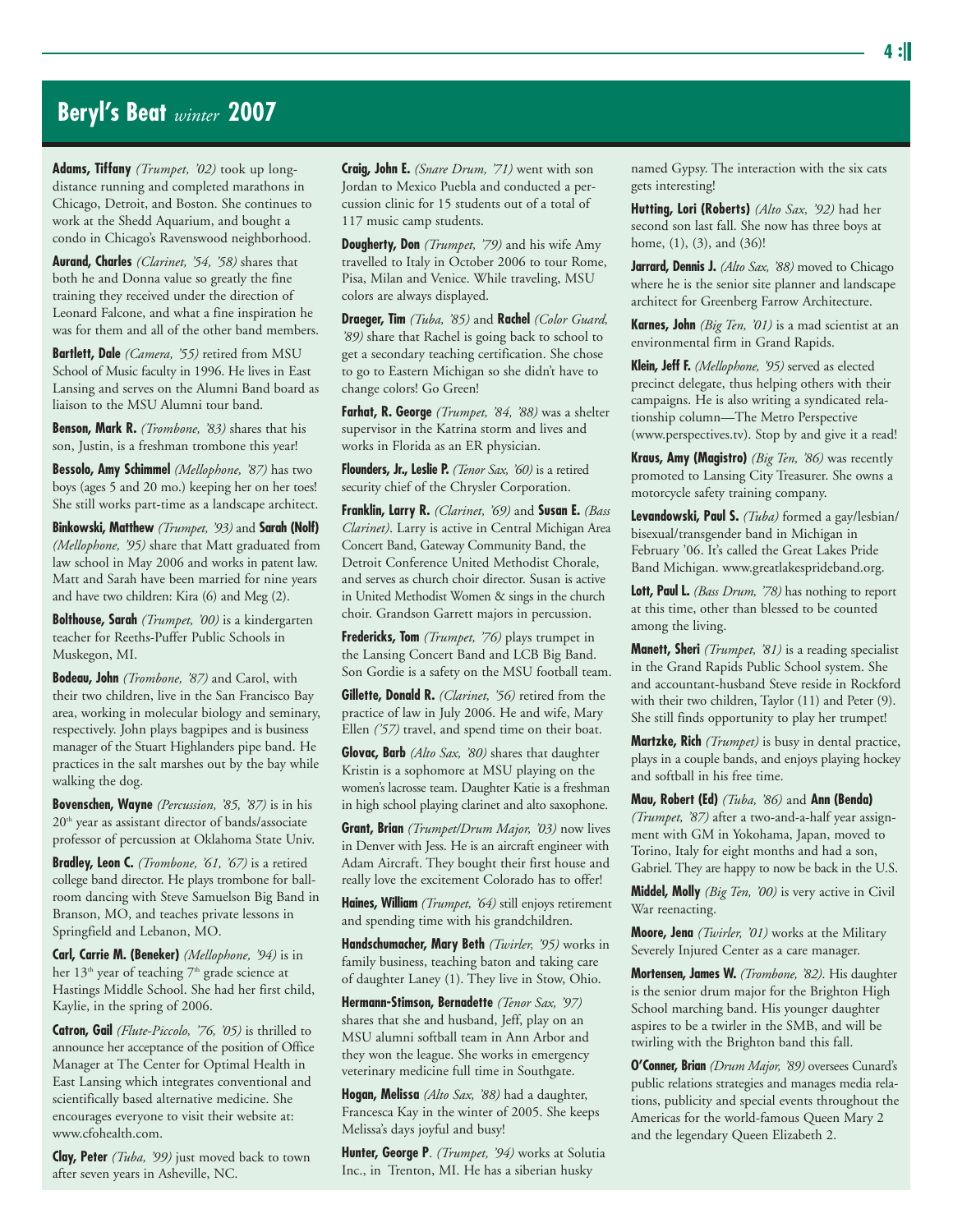### **Beryl's Beat** *winter* **2007**

**Opatich, Bona** *(Baritone, '85)* is director of bands at Waterford Mott High School.

**Panek, Jennifer (Rushman)** *(Baritone, '95)* and her husband Eric are proud parents of Isabella Lynn. Isabella is already a world traveller as she helped her parents celebrate their 5<sup>th</sup> anniversary in Italy.

**Paterson, Duncan** *(Tuba, '97)* and **Julie (Campbell)** *(Color Guard, '98)*. Duncan is busy working with an engineering company while Juile works with  $3<sup>rd</sup>$  and  $4<sup>th</sup>$  grade students.

**Pellerito, Joseph** *(Alto Sax, '73)* shares that daughter Andrea, received her PhD in chemistry from MSU and daughter Elizabeth, completed her first year of graduate studies at MSU after one year at Oxford University in England.

**Person, Terry McKenney** *(Alto Sax, '80)* shares that son John (16) spent a month in Europe with the Blue Lake International Band—Southern Winds. He's a clarinet player like his mom, and his trip brought back memories for Terry of her Blue Lake travels with Leonard and Beryl Falcone. Daughter Erin (12) spent two weeks at Blue Lake Camp and says brass is best (she plays trumpet).

**Piche, Steven A.** *(Trumpet)* looks to return to Michigan from Miami in the fall of 2006.

**Rafferty, David W.** *(Trumpet, '64)* has been married 34 years to Deborah (Pfeifer), *('70)*; has three children and two grandchildren, is a 35-year member of the Kalamazoo Concert Band, plays in Good Vibrations Pops, as well as a swing band. He retired in '04. Deb is a flutist with the Kalamazoo Concert Band, a church organist and retail manager.

**Rimpau, Joy** *(Euphonium, '75)* celebrated 30 years as a GM engineer in April 2006. She currently works at the new Lansing Delta Township assembly plant, launching GM's new products.

**Sams, Ron** *(Trombone, '72)* was promoted to lieutenant general and assigned as inspector general of the Air Force. He is stationed at the Pentagon.

**Schoensee, Nancy (Witucki)** *(Flute, '84, '95)* retired in 2004 after teaching band 24 years at Gardner Middle School in Lansing. She and husband, Jim, now divide a full-time band job between them in Central Lake and Ellsworth. She plays in two local bands and loves life in northern Michigan!

**Shubel, Courtney (Hagen)** *(Big Tens, '03)* married in 2005 and teaches 3rd grade in Williamston, MI.

**Sprague, James T.** *(Snare Drum, '64)* coordinated the development and technology of an awardwinning idea incorporating waste from electric power plants as a functional ingredient in manufacturing roofing shingles and carpet backing.

**Stimson, Jeff** *(Trumpet, '99)* is in his sixth year as band director at Three Fires Middle School in Howell. He and Bernadette added a dog, Oliver, to the household and went to New York for vacation.

**Sullivan, Jennifer (Moehlman-Peters)** *(Alto Sax, '91)* got married and works as the band director of Southwest Middle School in Palm Bay, FL.

**Texter, Tracy (Irish)** *(Trumpet, '82)* shares that son Dan marched as a percussionist at NMU. Son Mike is a freshman at Michigan. Son Colin is a high school sophomore trombonist, and she plays with the Thornapple Brass and works as an RN.

**Timmons, Michael** *(Trumpet, '69)* is a professor of landscape architecture at Utah State University. His trumpet comes out of the case once a year to serenade his neighbor (a Notre Dame alumnus).

**Tushman, David A.** *(Big Tens, '85)* has been happily married to Beth for six fun years. Their son, Benjamin (5) started kindergarten. Bonny the dog, is almost 16 years old and no longer catches frisbees. He is celebrating 19 years working at Beaumont Hospital, but he'd rather be camping.

**Voelkner, Andy** *(Trombone, '94)* and **Tricia** *(Tenor Sax, '97)* share that Tricia is in her fifth year as instrumental music director at Edsel Ford High School. Andy works for the city of Taylor, MI. Daughter April is five, and they have three dogs, Maestro, Melody and Mozart.

**Webb, John B.** *(Baritone, '70)* and **Beverly A.** *(Flute, '70)* are still getting used to the retirement thing—there just isn't enough time for everything —doing too much Red Cross work he supposes.

**Wendt, Andrew** *(Trombone, '97)* shares that in addition to running the Saginaw MSU recruiting office, he continues to march five miles a day.

**White, Brian J.** *(Bass Drum)* currently reached his 20<sup>th</sup> year with Marriott hotels in Orlando, FL.

**Wikman, C. William** *(Clarinet, '49)* just completed 27 years with the West Michigan Concert Winds.

**Winga, Jr., John A.** *(Clarinet, '56)* shares that he retired and closed Winga's Restaurant after being open 78 years. He still plays clarinet in the Washington Municipal Band.

# MSU Alumni Association **Membership Application** . Join www.msualum.com • (877) MSU-ALUM

|                                                                                           |                       |                                   | <b>Type of Membership</b>                                      |       |
|-------------------------------------------------------------------------------------------|-----------------------|-----------------------------------|----------------------------------------------------------------|-------|
|                                                                                           |                       |                                   | Annual Single Membership                                       | \$45  |
| PRINT: MEMBER NAME-First, Middle Initial, and Last Name                                   |                       | MSU GRAD YR (if applicable)       | Annual Joint Membership                                        | \$55  |
|                                                                                           |                       |                                   | $\Box$ Life Single Membership                                  | \$700 |
|                                                                                           |                       |                                   | □ Life Joint Membership                                        | \$750 |
| JOINT MEMBER NAME-First, Middle Initial, and Last Name                                    |                       | MSU GRAD YR (if applicable)       | $\Box$ Life Single Senior (65 yrs+)                            | \$400 |
|                                                                                           |                       |                                   | $\Box$ Life Joint Senior (65 yrs+)                             | \$450 |
| PREFERRED ADDRESS □ HOME □ BUSINESS                                                       |                       |                                   | Life Installment Plans - 3 consecutive yearly payments         |       |
|                                                                                           |                       |                                   | □ Life Single Installment (\$325 \$200 \$200)                  | \$725 |
|                                                                                           |                       |                                   | □ Life Joint Installment (\$375 \$200 \$200)                   | \$775 |
| <b>CITY</b>                                                                               | <b>STATE</b>          | <b>ZIP</b>                        | □ Life Senior Single Installment (65 yrs+) (\$125 \$150 \$150) | \$425 |
|                                                                                           |                       |                                   | □ Life Senior Joint Installment (65 yrs+) (\$175 \$150 \$150)  | \$475 |
|                                                                                           |                       |                                   |                                                                |       |
| <b>HOME PHONE</b>                                                                         | <b>BUSINESS PHONE</b> |                                   | <b>Payment</b>                                                 |       |
|                                                                                           |                       |                                   | □ Annual Auto Renew - Dues charged to credit card annually     |       |
|                                                                                           |                       |                                   | □ Check enclosed - Payable to Michigan State University        |       |
| <b>EMAIL ADDRESS FOR FUTURE CONTACTS</b>                                                  |                       | NAME AT GRADUATION (if different) | $\Box$ VISA $\Box$ MC $\Box$ AMEX $\Box$ DISCOVER              |       |
|                                                                                           |                       |                                   |                                                                |       |
| 07BND<br>Mail to the MSU Alumni Association, 242 Spartan Way, East Lansing, MI 48824-2005 |                       | (required)                        |                                                                |       |